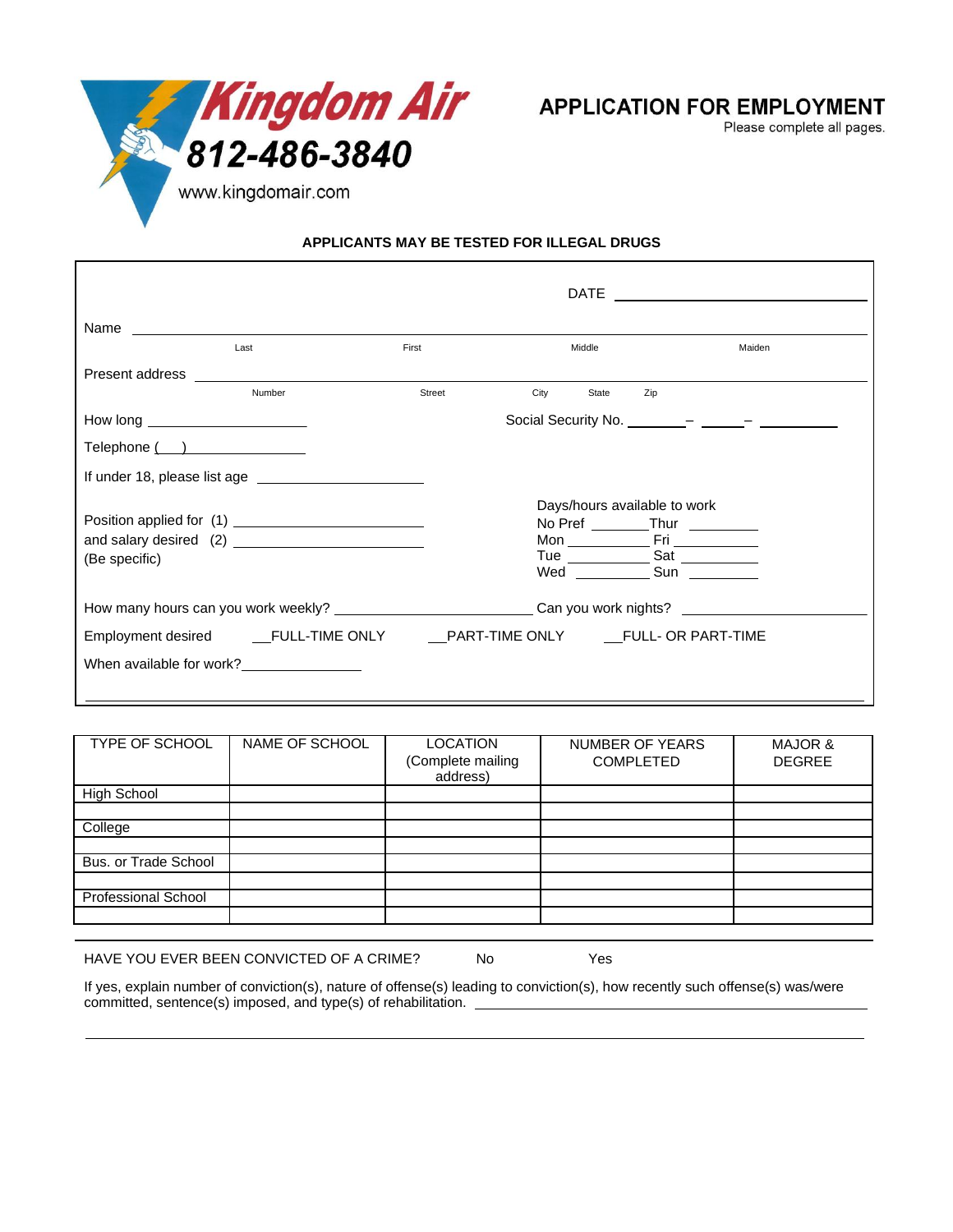| DO YOU HAVE A DRIVER'S LICENSE?                                                                                                                                                                                                                                                          | Yes<br>No.             |                                                            |            |
|------------------------------------------------------------------------------------------------------------------------------------------------------------------------------------------------------------------------------------------------------------------------------------------|------------------------|------------------------------------------------------------|------------|
| What is your means of transportation to work? __________________________________                                                                                                                                                                                                         |                        |                                                            |            |
| Driver's license                                                                                                                                                                                                                                                                         |                        | Operator<br>Commercial (CDL)                               | Chauffeur  |
| Expiration date <u>example and the set of the set of the set of the set of the set of the set of the set of the set of the set of the set of the set of the set of the set of the set of the set of the set of the set of the se</u>                                                     |                        |                                                            |            |
| Have you had any accidents during the past three years?                                                                                                                                                                                                                                  |                        | How many?                                                  |            |
| Have you had any moving violations during the past three years?                                                                                                                                                                                                                          |                        | How Many?                                                  |            |
|                                                                                                                                                                                                                                                                                          | <b>OFFICE ONLY</b>     |                                                            |            |
| Yes<br>$\sqrt{N}$<br><b>WPM</b><br><b>Typing</b>                                                                                                                                                                                                                                         | Yes<br>10-key __No     | Word<br>Yes<br><b>No</b><br>Processing                     | <b>WPM</b> |
| Personal<br>Yes<br><b>PC</b><br>$\sqrt{N}$<br>Mac                                                                                                                                                                                                                                        | Other<br><b>Skills</b> | <u> 1989 - Jan Samuel Barbara, margaret e</u>              |            |
| Computer                                                                                                                                                                                                                                                                                 |                        |                                                            |            |
| Please list two references other than relatives or previous employers.                                                                                                                                                                                                                   |                        |                                                            |            |
|                                                                                                                                                                                                                                                                                          |                        | Name                                                       |            |
|                                                                                                                                                                                                                                                                                          |                        |                                                            |            |
|                                                                                                                                                                                                                                                                                          |                        |                                                            |            |
|                                                                                                                                                                                                                                                                                          |                        |                                                            |            |
|                                                                                                                                                                                                                                                                                          |                        | <u> 1989 - Johann Barn, amerikansk politiker (d. 1989)</u> |            |
| Telephone ( )                                                                                                                                                                                                                                                                            |                        | Telephone ( )                                              |            |
|                                                                                                                                                                                                                                                                                          |                        |                                                            |            |
| An application form sometimes makes it difficult for an individual to adequately summarize a complete background. Use the<br>space below to summarize any additional information necessary to describe your full qualifications for the specific position for<br>which you are applying. |                        |                                                            |            |
|                                                                                                                                                                                                                                                                                          |                        |                                                            |            |
|                                                                                                                                                                                                                                                                                          |                        |                                                            |            |
|                                                                                                                                                                                                                                                                                          |                        |                                                            |            |
|                                                                                                                                                                                                                                                                                          |                        |                                                            |            |
|                                                                                                                                                                                                                                                                                          |                        |                                                            |            |
|                                                                                                                                                                                                                                                                                          |                        |                                                            |            |
|                                                                                                                                                                                                                                                                                          |                        |                                                            |            |
|                                                                                                                                                                                                                                                                                          |                        |                                                            |            |
|                                                                                                                                                                                                                                                                                          |                        |                                                            |            |
|                                                                                                                                                                                                                                                                                          |                        |                                                            |            |
|                                                                                                                                                                                                                                                                                          |                        |                                                            |            |
|                                                                                                                                                                                                                                                                                          |                        |                                                            |            |
|                                                                                                                                                                                                                                                                                          |                        |                                                            |            |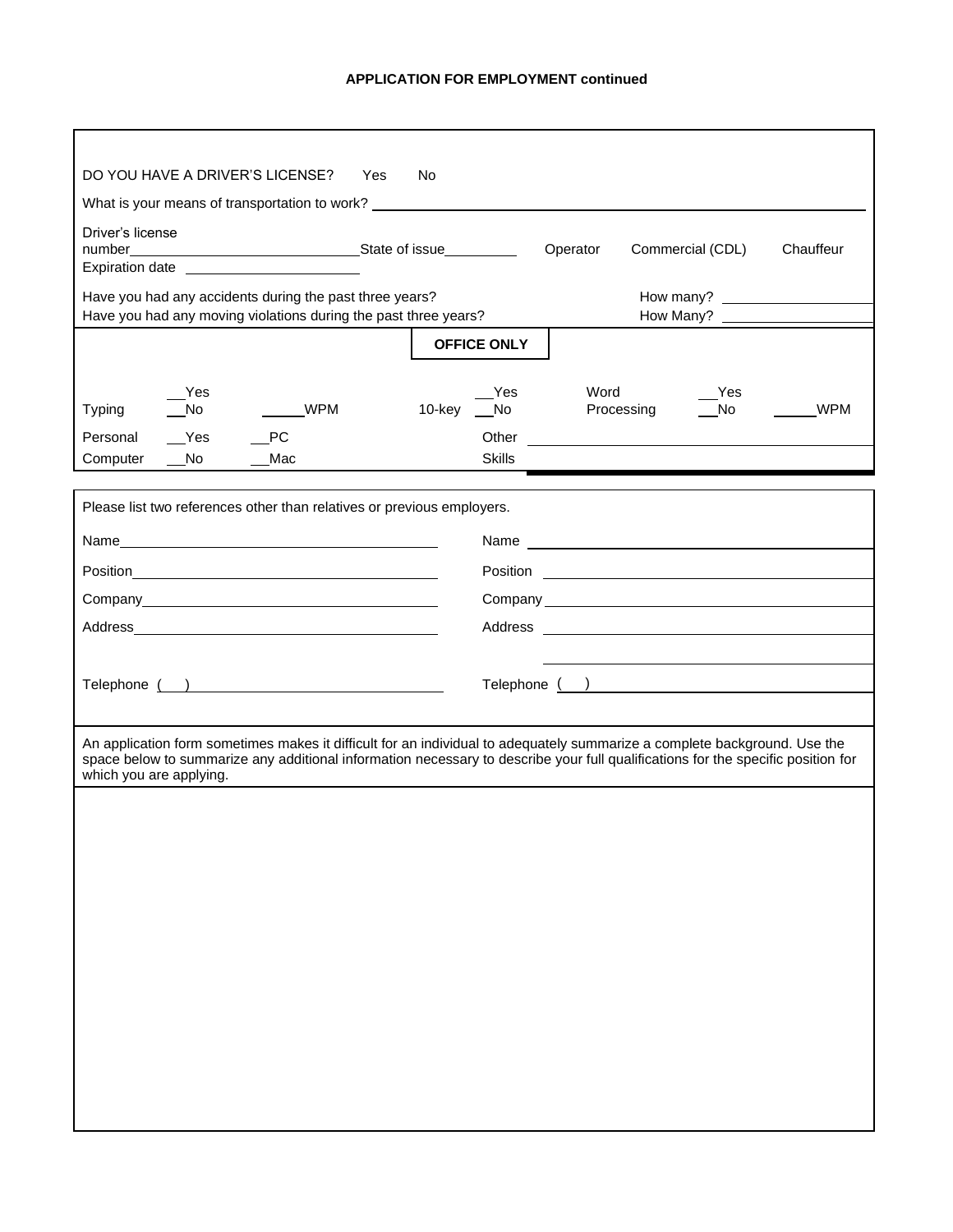|                                                                                                                                   |                                                                                                                                                                                         | <b>MILITARY</b>            |                         |               |  |
|-----------------------------------------------------------------------------------------------------------------------------------|-----------------------------------------------------------------------------------------------------------------------------------------------------------------------------------------|----------------------------|-------------------------|---------------|--|
| HAVE YOU EVER BEEN IN THE ARMED FORCES?<br>Yes<br><b>No</b>                                                                       |                                                                                                                                                                                         |                            |                         |               |  |
| ARE YOU NOW A MEMBER OF THE NATIONAL GUARD?<br>Yes<br>No                                                                          |                                                                                                                                                                                         |                            |                         |               |  |
| Specialty                                                                                                                         |                                                                                                                                                                                         | Date Entered               | Discharge Date          |               |  |
|                                                                                                                                   |                                                                                                                                                                                         |                            |                         |               |  |
| <b>Work</b><br><b>Experience</b>                                                                                                  | Please list your work experience for the past five years beginning with your most recent job held.<br>If you were self-employed, give firm name. Attach additional sheets if necessary. |                            |                         |               |  |
| Name of employer<br>Address                                                                                                       |                                                                                                                                                                                         | Name of last<br>supervisor | <b>Employment dates</b> | Pay or salary |  |
| City, State, Zip Code<br>Phone number                                                                                             |                                                                                                                                                                                         |                            | From                    | <b>Start</b>  |  |
|                                                                                                                                   |                                                                                                                                                                                         |                            | To                      | Final         |  |
|                                                                                                                                   |                                                                                                                                                                                         | Your last job title        |                         |               |  |
| Reason for leaving (be specific)                                                                                                  |                                                                                                                                                                                         |                            |                         |               |  |
|                                                                                                                                   |                                                                                                                                                                                         |                            |                         |               |  |
| Name of employer<br>Address                                                                                                       |                                                                                                                                                                                         | Name of last<br>supervisor | <b>Employment dates</b> | Pay or salary |  |
| City, State, Zip Code<br>Phone number                                                                                             |                                                                                                                                                                                         |                            | From                    | Start         |  |
|                                                                                                                                   |                                                                                                                                                                                         |                            | To                      | Final         |  |
|                                                                                                                                   | Your Last Job Title                                                                                                                                                                     |                            |                         |               |  |
| Reason for leaving (be specific)                                                                                                  |                                                                                                                                                                                         |                            |                         |               |  |
| List the jobs you held, duties performed, skills used or learned, advancements or promotions while you worked at this<br>company. |                                                                                                                                                                                         |                            |                         |               |  |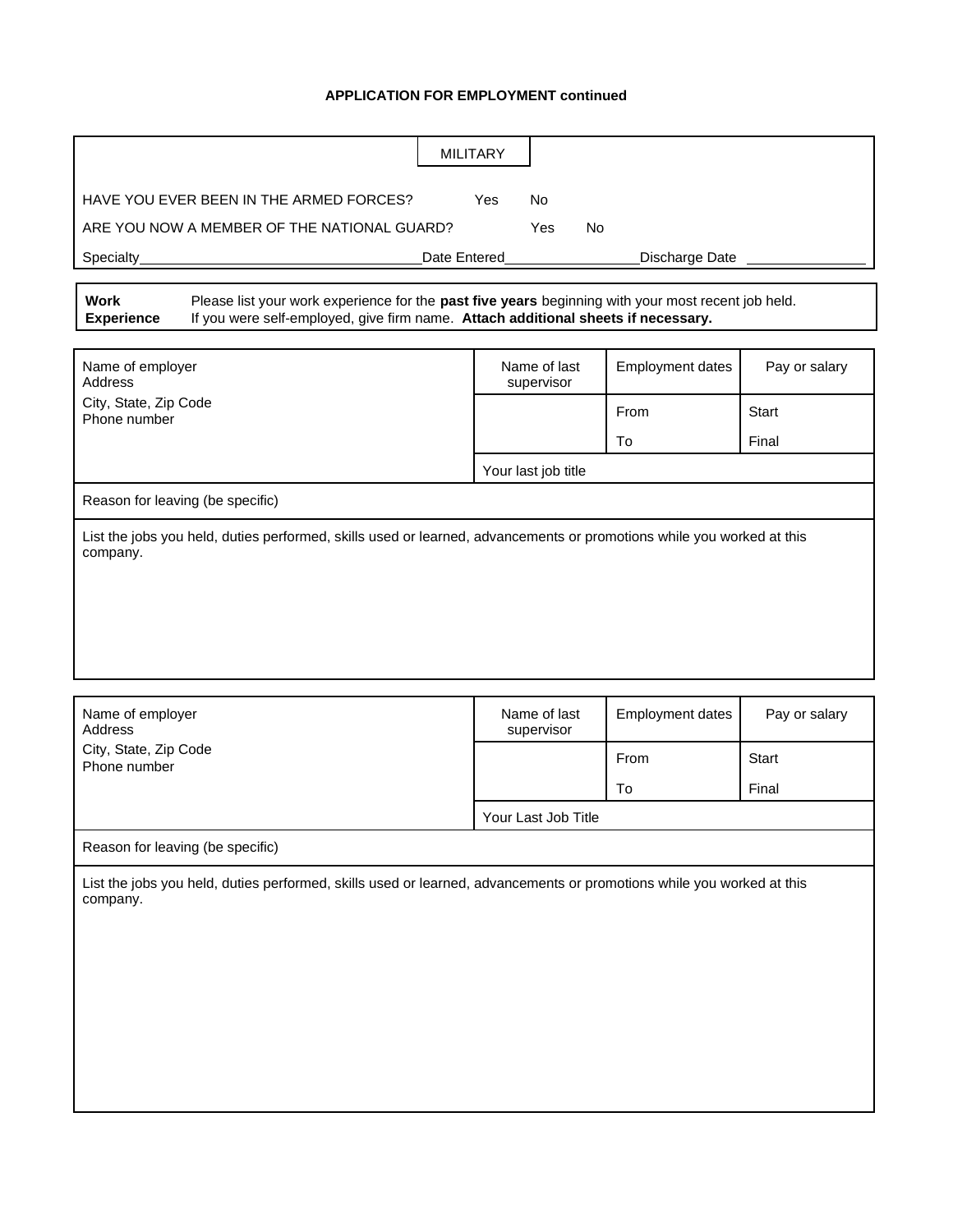**Work experience** Please list your work experience for the **past five years** beginning with your most recent job held. If you were self-employed, give firm name. **Attach additional sheets if necessary.**

| Name of employer<br>Address                                                                                                       | Name of last<br>supervisor | Employment dates | Pay or salary |  |
|-----------------------------------------------------------------------------------------------------------------------------------|----------------------------|------------------|---------------|--|
| City, State, Zip Code<br>Phone number                                                                                             |                            | From             | Start         |  |
|                                                                                                                                   |                            | To               | Final         |  |
|                                                                                                                                   | Your last job title        |                  |               |  |
| Reason for leaving (be specific)                                                                                                  |                            |                  |               |  |
| List the jobs you held, duties performed, skills used or learned, advancements or promotions while you worked at this<br>company. |                            |                  |               |  |
|                                                                                                                                   |                            |                  |               |  |
|                                                                                                                                   |                            |                  |               |  |
|                                                                                                                                   |                            |                  |               |  |

| Name of employer<br>Address                                                                                                       |                  | Name of last<br>supervisor | Employment dates | Pay or salary |  |
|-----------------------------------------------------------------------------------------------------------------------------------|------------------|----------------------------|------------------|---------------|--|
| City, State, Zip Code<br>Phone number                                                                                             |                  |                            | From             | Start         |  |
|                                                                                                                                   |                  |                            | To               | Final         |  |
|                                                                                                                                   |                  | Your last job title        |                  |               |  |
| Reason for leaving (be specific)                                                                                                  |                  |                            |                  |               |  |
| List the jobs you held, duties performed, skills used or learned, advancements or promotions while you worked at this<br>company. |                  |                            |                  |               |  |
| May we contact your present employer?                                                                                             | <b>No</b><br>Yes |                            |                  |               |  |
| Did you complete this application yourself                                                                                        | Yes<br>No        |                            |                  |               |  |
| If not, who completed it for you?                                                                                                 |                  |                            |                  |               |  |